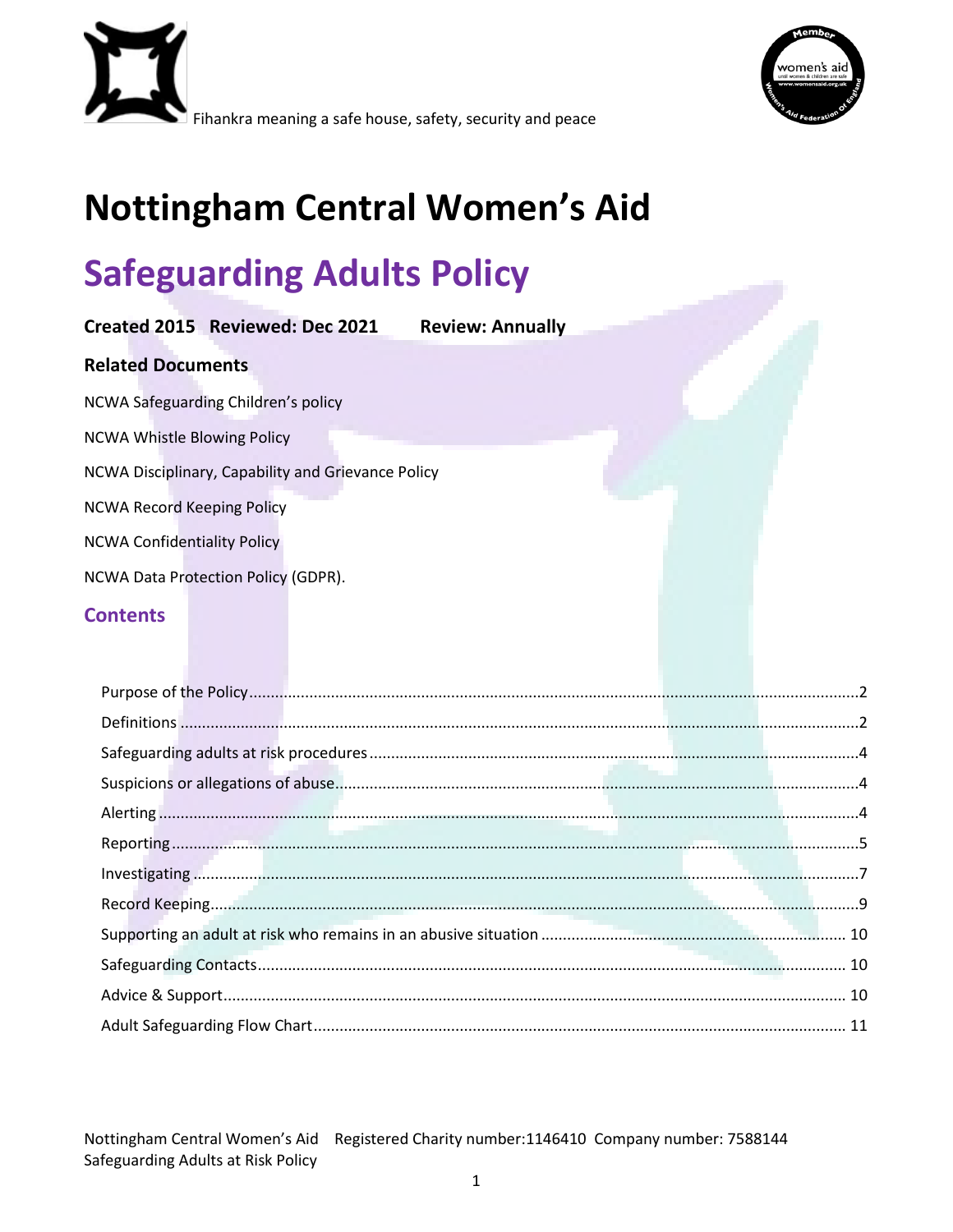



# <span id="page-1-0"></span>**Purpose of the Policy**

NCWA believes that all adults including staff and volunteers have a duty to create a safe environment and to protect adults from harm. This policy sets out our response to the Safeguarding of Adults at Risk. NCWA seeks to develop a culture in which day to day practice promotes the protection of vulnerable adults and the understanding that everyone has the right to live free from violence and abuse in any form and the responsibility for the abuse lies with the perpetrator.

All professionals working for NCWA have a duty to report any instance where they observe someone who is being abused or suspect someone is being abused or when someone says they are being abused.

We encourage staff, volunteers, and service users to report concerns and/or incidents of violent, abuse and neglect of adults covered under adult safeguarding duties (as defined below) either as victims, witnesses or as a result of information received from a third party. We will respect and maintain confidentiality privacy, security of personal information for anyone experiencing abuse, within NCWA Policy and legal boundaries.

We consider violent, intimidating, threatening, neglect or abusive behavior towards an adult at risk (as defined below) by a member of staff as gross misconduct. Any member of staff who commits or threatens to commit an act of violence will be in breach of the NCWA Code of Conduct and will be dealt with under the Disciplinary, Capability and Grievance Policy and Procedure.

# **This policy applies to all of NCWA staff, volunteers and Trustees.**

# <span id="page-1-1"></span>**Definitions**

**Safeguarding** means protecting an adult's right to live in safety, free from abuse and neglect. It is about people and organisations working together to prevent and stop both the risks and experience of abuse and neglect, while at the same time making sure that the adult's wellbeing is promoted. (Section 14.7 The Care Act 2014)

# **Adults at Risk/vulnerable adults**

- (a) A person 18 years or over **and**
- (b) Has needs for care and support (whether or not the local authority is meeting those needs) **and**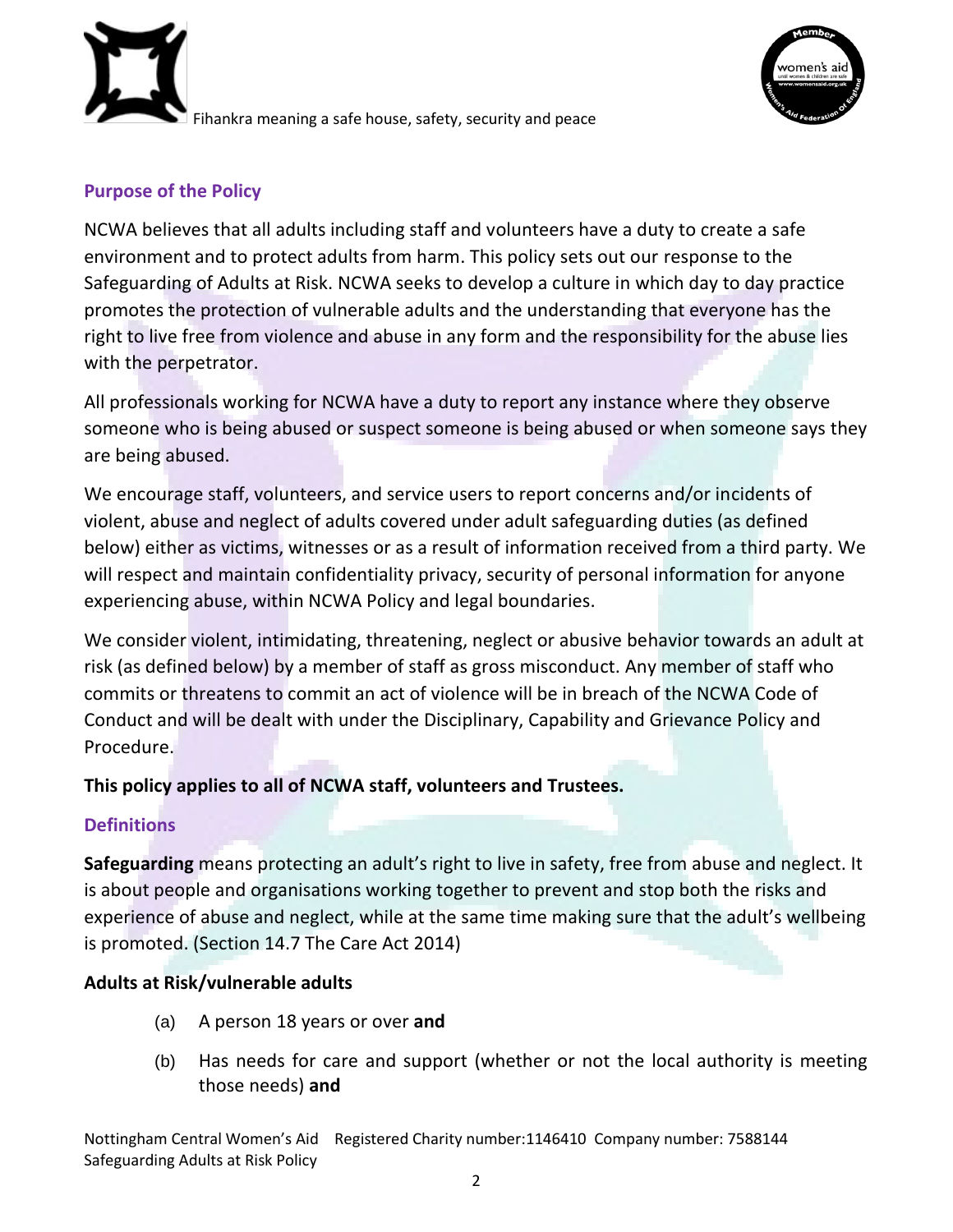



- (c) Is experiencing, or at risk of abuse or neglect **and**
- (d) As a result of those care and support needs is unable to protect themselves from either the risk of, or the experience of abuse and neglect or exploitation.

#### **Forms of abuse include (as defined in the Care Act 2014)**

- (e) Physical abuse including hitting, slapping, and pushing, kicking, misuse of medication, restraint, or inappropriate sanctions
- (f) Domestic Violence including psychological, physical, sexual, financial, emotional abuse and honour-based violence and coercive control\*
- (g) Sexual abuse including rape and sexual assault or sexual acts to which the adult at risk has not consented or is incapable of giving informed consent or was pressured into consenting. This may involve contact or non-contact abuse (e.g. touch, masturbation, being photographed, teasing and inappropriate touching)
- (h) Psychological abuse including emotional abuse, threats of harm or abandonment, deprivation of contact, humiliation, blaming, controlling, intimidation, coercion, harassment, verbal abuse, isolation or withdrawal from services or supportive networks
- (i) Financial or material abuse including theft, fraud, exploitation, pressure in connection with wills, property or inheritance or financial transactions, or the misuse or misappropriation of property, possessions or benefits
- (j) Modern Slavery encompasses slavery, human trafficking; forced labour and domestic servitude. Traffickers and slave masters use whatever means they have at their disposal to coerce, deceive and force individuals into a life of abuse, servitude and inhumane treatment
- (k) Discriminatory abuse including racist, sexist, that based on a person's disability, culture and other forms of harassment, slurs or similar treatment
- (l) Organisational abuse (also known as institutional abuse) neglect and poor professional practice in care settings also need to be taken into account. It may take the form of isolated incidents of poor practice at one end of the spectrum, through to pervasive ill treatment or gross misconduct at the other. It can occur when the routines, systems, communications and norms of an institution compel individuals to sacrifice their preferred lifestyle and cultural identity to the needs of that institution. Repeated instances of poor care may be an indication of more serious problems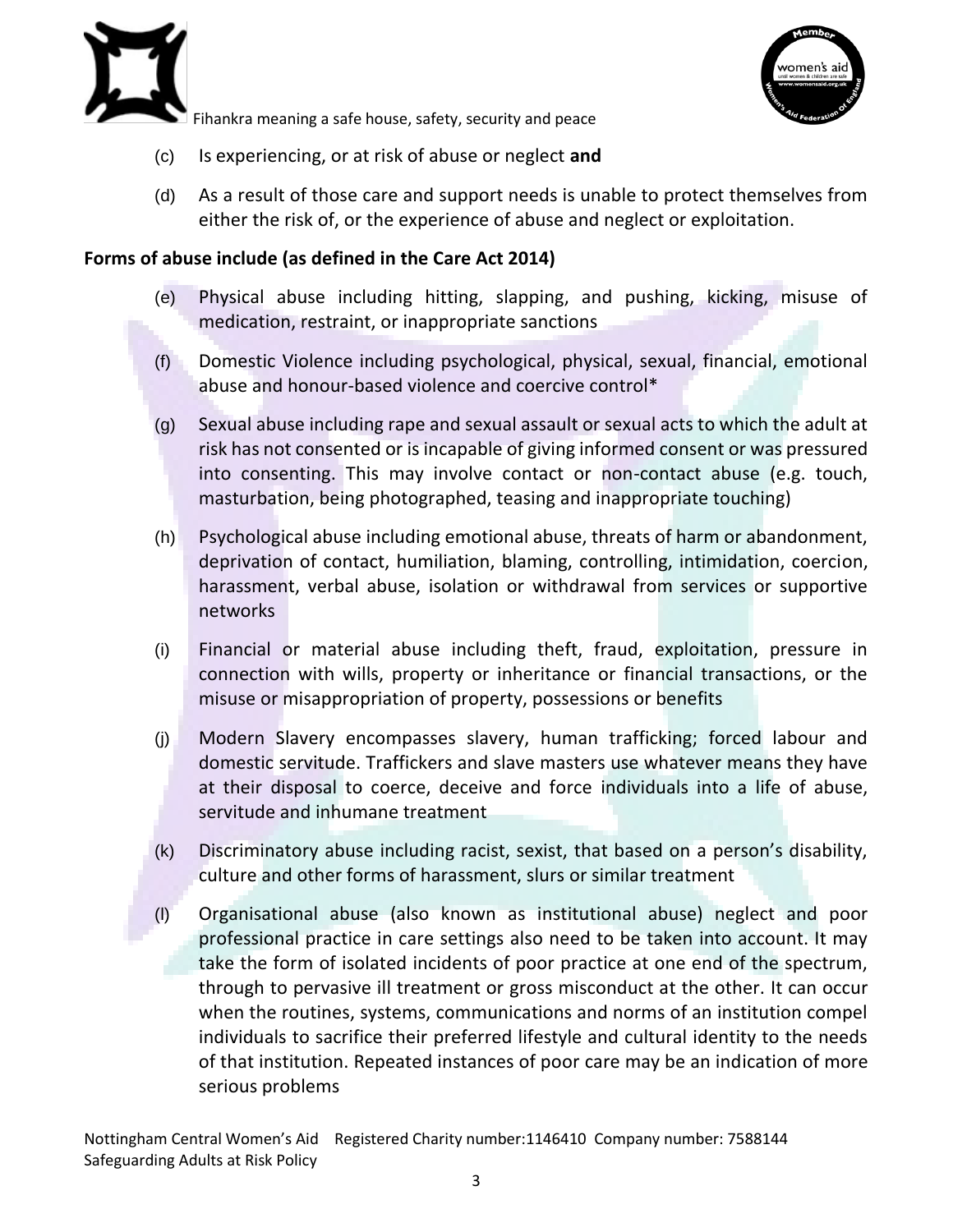



- (m) Neglect and acts of omission including ignoring medical or physical care needs, failure to provide access to appropriate health, social care or educational services, and the withholding of the necessities of life, such as medication, adequate nutrition and heating
- (n) Self-neglect this covers a wide range of behaviour neglecting to care for one's personal hygiene, health or surroundings an includes behaviour such as hoarding.

Coercive control: a new offence of coercive and controlling behaviours in intimate and familial relationships was introduced into the Serious Crimes Act 2015.

Domestic Abuse Act 2021 sets out a legal definition of domestic abuse.

Any of these forms of abuse can be either deliberate or be the result of ignorance, or lack of training, knowledge or understanding. Often if a person is being abused in other ways.

# <span id="page-3-0"></span>**Safeguarding adults at risk procedures**

NCWA supports the rights of individuals to make choices and to take risks. Any decision to take action about suspected or alleged abuse will take into account the assessment of the individual's mental capacity to understand the nature and extent of the abuse that is taking place and the choices and outcomes open to them.

# <span id="page-3-1"></span>**Suspicions or allegations of abuse**

Nottingham and Nottinghamshire Multi-Agency Safeguarding Adults at Risk Guidance should be followed in all cases of adult abuse.

[https://nottinghamcity.gov.uk/information-for-residents/health-and-social-care/adult-social](https://nottinghamcity.gov.uk/information-for-residents/health-and-social-care/adult-social-care/adult-safeguarding/adult-safeguarding-procedures/)[care/adult-safeguarding/adult-safeguarding-procedures/](https://nottinghamcity.gov.uk/information-for-residents/health-and-social-care/adult-social-care/adult-safeguarding/adult-safeguarding-procedures/)

If abuse is suspected or discovered, the response to a suspicion or allegation of abuse follows four stages

# <span id="page-3-2"></span>**Alerting**

NCWA expects that all staff and volunteers will alert the services manager to suspicion or disclosure of abuse. NCWA has also developed a Whistle Blowing Policy to provide reassurance to staff that they will be supported in making an allegation of abuse if that allegation is made in good faith.

If an adult discloses abuse:

• Stay calm, listen carefully and believe what you are told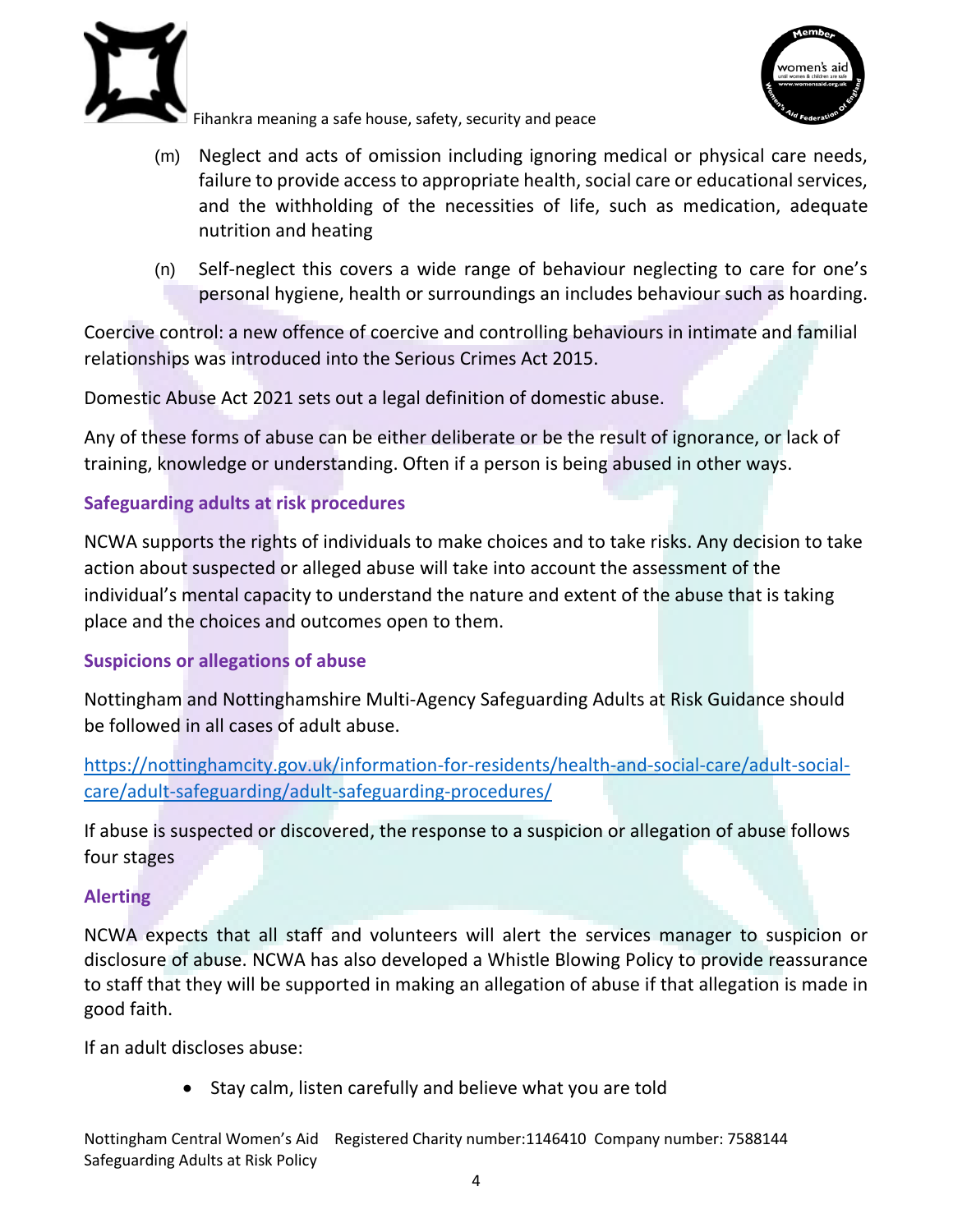



- Take allegations seriously
- Do not pass any comments except to be comforting and empathic
- Ensure the immediate safety and welfare of the alleged victim
- Include consideration of urgent medical attention
- Consider any children that are affected and review/assess alongside the NCWA Safeguarding Children Policy
- Discuss concerns with another staff member and where possible, the Safeguarding Adults Lead and agree a course of action
- If the disclosure is from a member of staff and the alleged abuser is the manager, this should be reported directly to the management committee
- Record your concerns and agreed action, including the reasons for any decisions in the case file in On-Track, Embed all forms relating to the concerns and referrals in the on-Track case file
- Inform the Safeguarding Adults Lead

Where a third party discloses abuse about a current service user, staff should assess the situation, and then follow the relevant procedure as above. If it is not safe or appropriate to speak to the service user this should be discussed and an appropriate course of action agreed.

Where a disclosure is made by a service user about abuse of a third party not known to us, this should be discussed within the team and a course of action agreed.

In all cases a referral to the relevant LADO (Local Authority Designated Officer) should be considered and where appropriate a referral should be made.

### **Individual and staff volunteers should NOT**

- Confront the person they suspect of perpetrating the abuse themselves
- Start an investigation themselves
- Destroy or interfere with any evidence that may be used if there is an investigation.

### <span id="page-4-0"></span>**Reporting**

#### **Getting the consent of the adult at risk**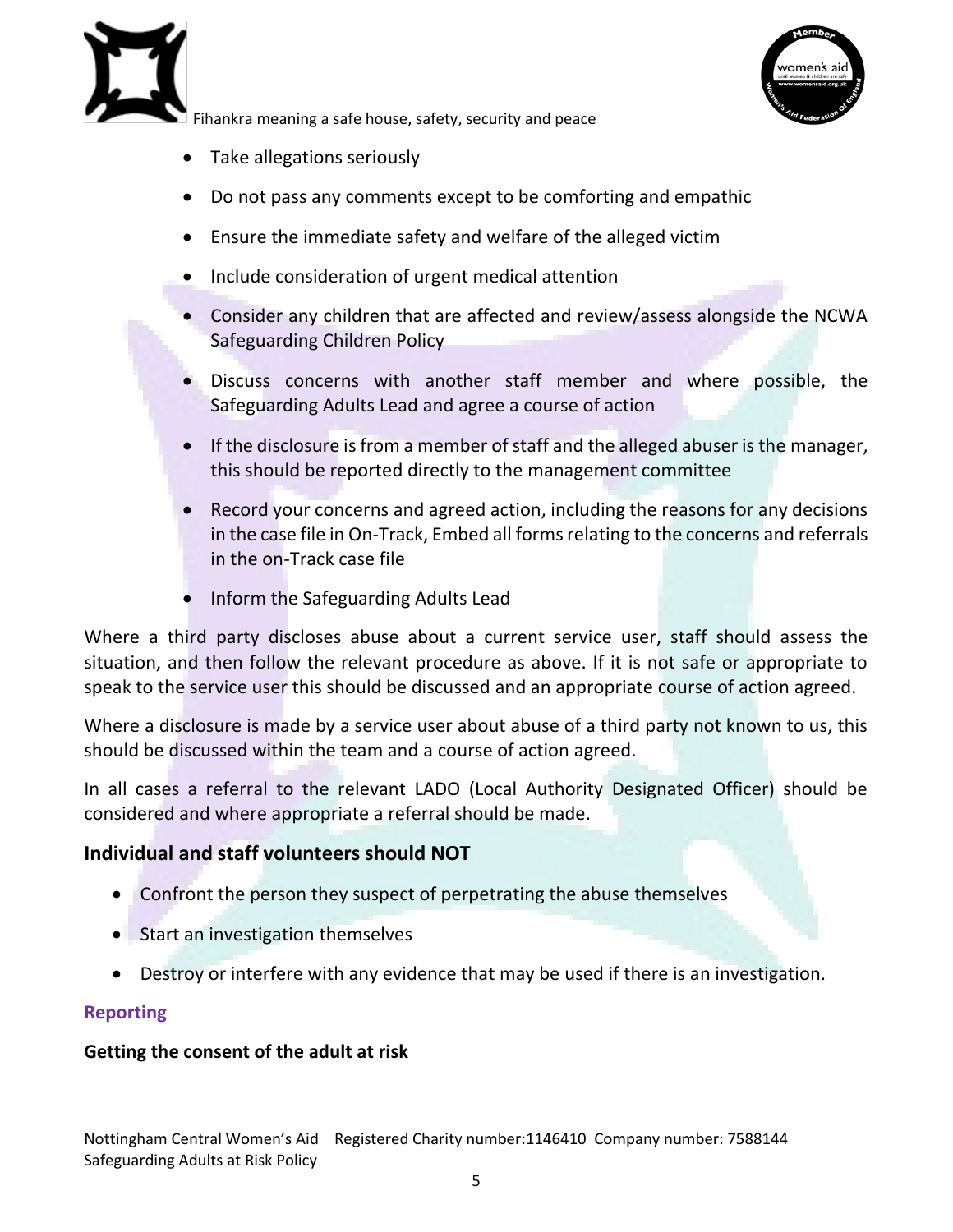



Where you have made a decision that a safeguarding referral is required, efforts to obtain consent from the adult at risk must always be made, wherever possible, prior to a referral being made to the relevant local authority. However, this should not unnecessarily delay a safeguarding referral being made where consent is not or cannot be obtained as outlined below.

# **Making a decision to refer without consent**

The mental capacity of the adult at risk to give their informed consent to a referral being made and information being shared is significant, but not the only factor, in deciding what action to take.

# **Person lacking Capacity**

# **NCWA will work using the following PRINCIPLES within the Mental Capacity Act**

- Presumed capacity
- Support to make a decision
- The right to make unwise or eccentric decisions
- Any decisions made on behalf of the individual are made in the person's best interest
- Any intervention is least restrictive of their basic rights and freedoms.

However, if there is a concern in relation to the adult at risk having capacity about giving consent to a referral being made, an assessment must be considered and a course of action agreed.

Article 8 of the Human Rights Act relates to an individual's rights to autonomy. However, the requirement to respect the rights of individuals to make decisions for themselves is not an excuse for inaction where an adult at risk is at risk of abuse or neglect.

Therefore, whilst consent should always be sought, if there is an overriding public interest, or if gaining consent would put the adult at further risk, a referral to the relevant local authority must be made. This would include situations where:

- $\bullet$  It is necessary to prevent crime
	- Other people, including other adults at risk and or children, could be at risk from the perpetrator/s. In this situation please refer to the relevant Policy e.g. Safeguarding Children Policy.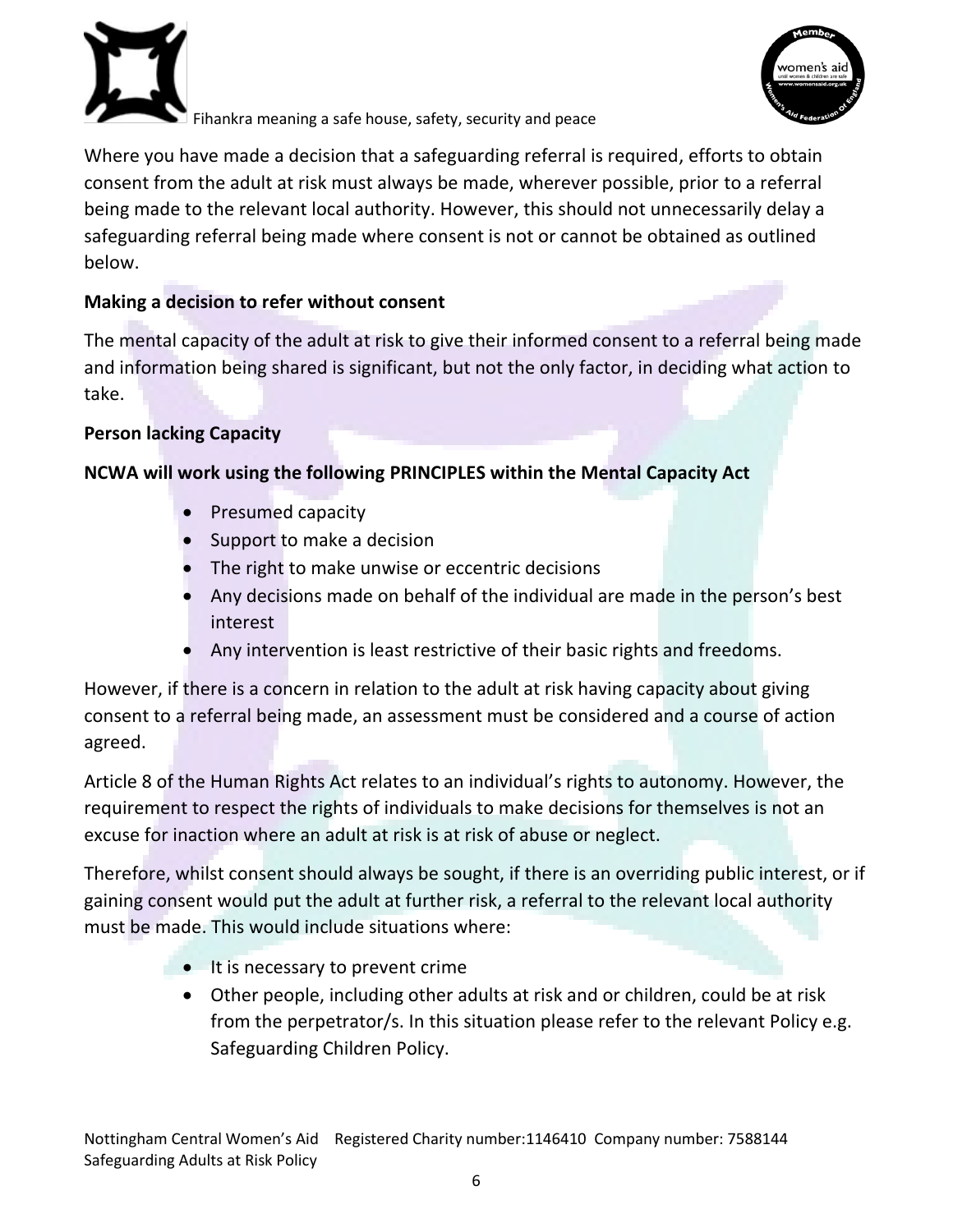



The adult at risk should be informed of the decision for the referral and the reasons, unless telling them would jeopardise their safety or the safety of others.

Once a referral is agreed as needed within the team, staff should complete the relevant referral form. This should be checked by another team member before submitting.

Keep all records of all information received and actions taken on the case file in On-Track.

Send the Referral form to the Local Authority Safeguarding Adults team within 1 working day of a decision to referral being made.

Anyone who suspects or discovers abuse is expected to consider:

- Is there a need for immediate medical attention?
- Is there a need to move the alleged adult at Risk to a place of safety?
- Is a referral to the Police required?
- Is there a need to report the abuse to an inspection or registering body? E.g. in the case of someone living in a registered care home.

# **AND**

Keep/update all information received and actions taken in on the case file in On-Track.

# <span id="page-6-0"></span>**Investigating**

If the alleged incident is of a criminal nature, the Police will carry out the investigation.

If the alleged perpetrator of the abuse is a member of staff, volunteer or Trustee of NCWA, an investigation will be carried out under the terms of NCWA Disciplinary, capability and Grievance policy. This may involve the member of staff, volunteer or Trustee being suspended while the investigation is carried out.

Where the alleged abuser is someone other than a NCWA staff member, volunteer or Trustee, and the Police are not investigating, the relevant Local Authority Safeguarding Adults team will undertake the investigation.

In both the above cases a referral to the relevant LADO (Local Authority Designated Officer) should be made.

The Disclosing and Barring Service may also need to be contacted. If you need help to refer someone you can contact DBS on 03000 200 190. Or find guidance <https://www.gov.uk/government/publications/dbs-referrals-form-and-guidance>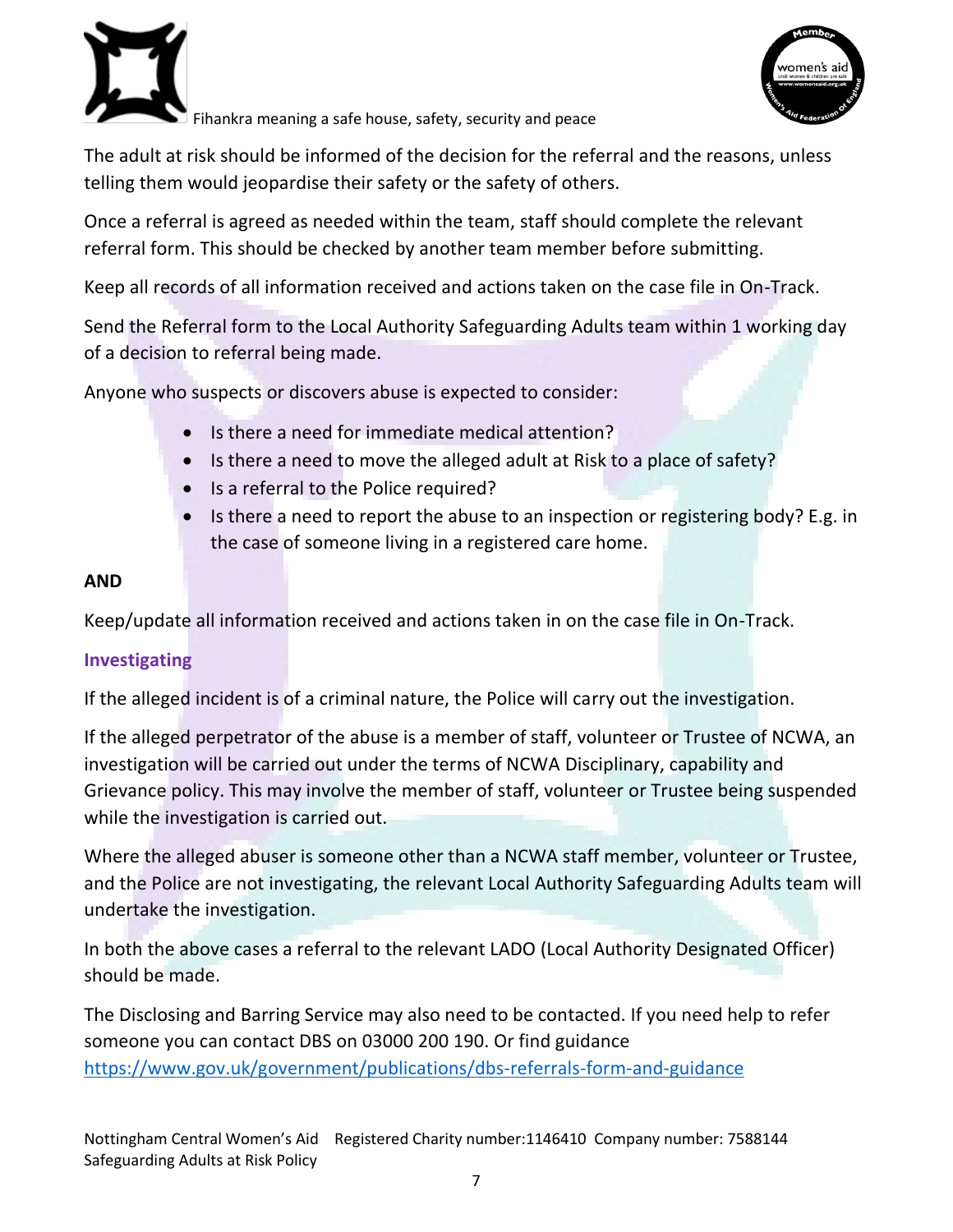



### **In all cases, where possible the manager should:**

Consider the immediate health or welfare needs of the alleged victim or any other adults who might be affected. Where the alleged perpetrator is a member of NCWA staff or volunteer, you should inform the management committee and agree a course of action. Complete the relevant form/s.

In the case of a referral being agreed ensure the Referral form is sent to the Local Authority Safeguarding Adults team and if relevant to the Police as soon as possible, but no later than 1 working day.

If someone is at risk of immediate abuse, then call the Police on 999. If it is a historic incident(s) then call the Police on 101. Check records and other data for additional information.

Keep full records of all information received, decisions made and their reason and actions taken in a confidential file.

If the alleged abuser is a member of staff or volunteer the Manager /management committee should consider whether the member of staff or volunteer should be suspended as part of the NCWA Disciplinary, capability and grievance procedures.

# **Investigation under the NCWA Disciplinary Policy**

The manager who takes on the role of investigator in the Disciplinary procedure should consider the following points:

The adult at risk should be visited within 3 working days of the concerns being raised

The wishes of the adult at risk should be determined and they should be kept informed of the progress of the investigation and offered support from an individual or organisation outside NCWA as necessary

Acknowledge to the alerter that their concerns are being responded to and that they will receive feedback on completion of the procedure

Fairness to the person/people against whom the allegations were made.

In addition, if the adult at risk is a staff member:

- The staff member will be offered immediate support from a manager or committee member
- A risk assessment will be carried out and a safety plan put in place including the possibility to take time off work, in order to reduce the risk of any further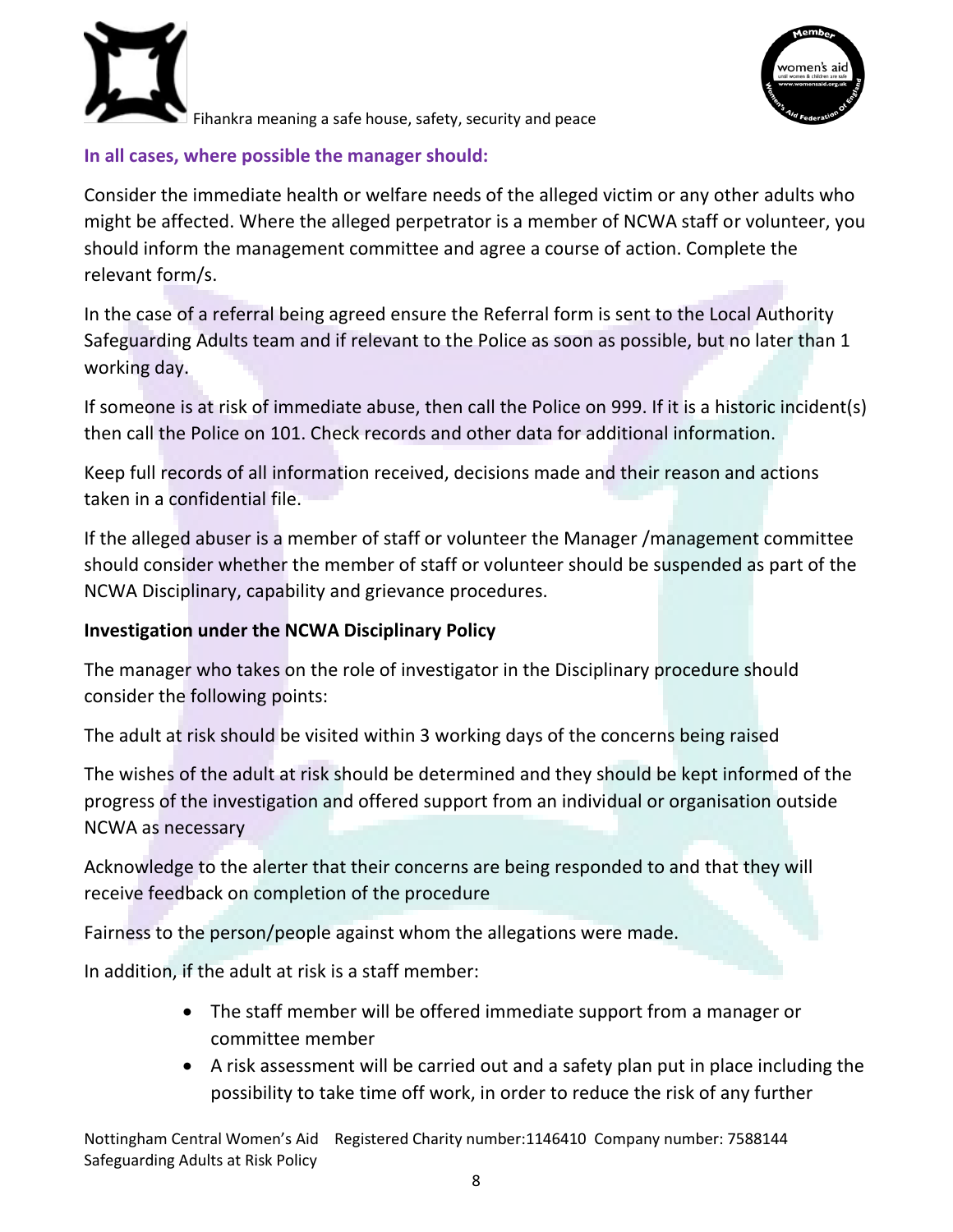



incidents. This will be reviewed on a weekly/monthly basis (as appropriate to the situation) until the staff member and manager are satisfied that there are no further identifiable risks

The staff member will be informed about the availability of external support.

The guidance of the Local Authority Safeguarding Adults Team should be sought during the course of the investigation.

The outcome of the investigation should be a conclusion about whether there is a case to answer and this will inform the Disciplinary Hearing. See NCWA Disciplinary, Capability and Grievance Policy for further details.

The outcome should be reported to the Local Authority Safeguarding Adults team.

# <span id="page-8-0"></span>**Record Keeping**

Good record keeping is a fundamental part of good practice. It is particularly important to make clear, factual and details written and/or electronic records when you are told about or witness significant harm, abuse or neglect against an adult at risk.

The words and phrases used by the person making the allegation should be recorded as far as possible.

Records of alleged abuse and any investigation should not be recorded in a service users case notes on the NCWA electronic case management system although reference should be made in the case notes to the confidential file. The confidential file should be kept in a separate folder and should not be generally accessible to all members of staff.

### **Security and storage or records**

Only authorised NCWA staff will have access to confidential files which will be password protected. Records should be retained as specified in the Data Protection Policy (GDPR).

### **Access to records**

Confidential safeguarding files should only be accessed by staff who work directly with the adult or by those directly involved in safeguarding decisions. Volunteers should not have access to the records. Staff and volunteers will be made aware of ongoing safeguarding issues as needed.

Where an individual makes a data subject access request to information held on them, this should be responded to in accordance with the NCWA General Data Protection Regulations Policy.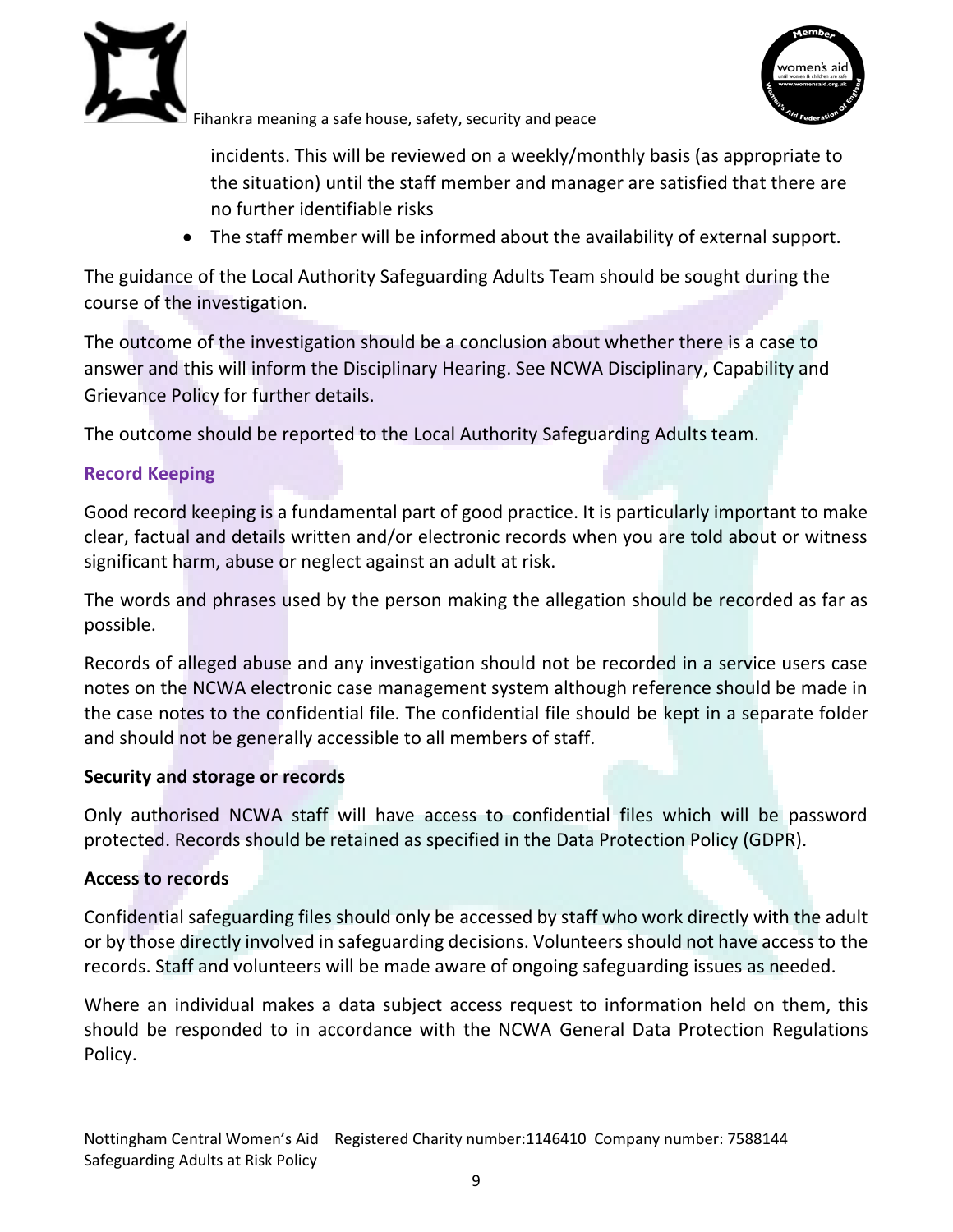

vomen's a

Fihankra meaning a safe house, safety, security and peace

An adult as risk has a right to see all written reports about them unless this might endanger the safety of a staff member or volunteer. Under the NCWA Data protection policy All Individuals/Service Users have the right to access the information that NCWA holds about them. Individuals need only make a verbal request to see their complete files providing 5 days' notice is given (this is to ensure any third-party information is removed.)

Staff and volunteers should be aware that safeguarding records might be requested for use in criminal and/or civil court proceedings.

# <span id="page-9-0"></span>**Supporting an adult at risk who remains in an abusive situation**

It may be that a service user does not wish to leave the situation or for action to be taken about the abuse they are experiencing.

As long as it is clear that they have the capacity to make this decision, support should continue to be offered subject to a risk assessment being carried out.

Continuing to support someone in an abusive situation can be very difficult for the supporting worker and the situation will be reviewed regularly with the worker through supervision.

# <span id="page-9-1"></span>**Safeguarding Contacts**

Nottingham City Council Adult Social Care Assessment Service

T: 0300 131 0300 Monday to Friday: 09:00 - 17.00

# **All enquires outside these hours use the Emergency Duty Team Number:**

17.00 - 20.00: 0115 876 1000 (calls picked up by duty staff),

20.00 - 09:00am 0115 876 1000 (Voice mail)

# <span id="page-9-2"></span>**Advice & Support**

NCWA provides regular internal management supervision and regular clinical supervision through an independent external BACP registered and qualified clinical supervisor. Either of your supervisors can be contacted for advice, case discussion and support.

### **Relevant Legislation**

The Care Act 2014

The Data Protection Act 2018